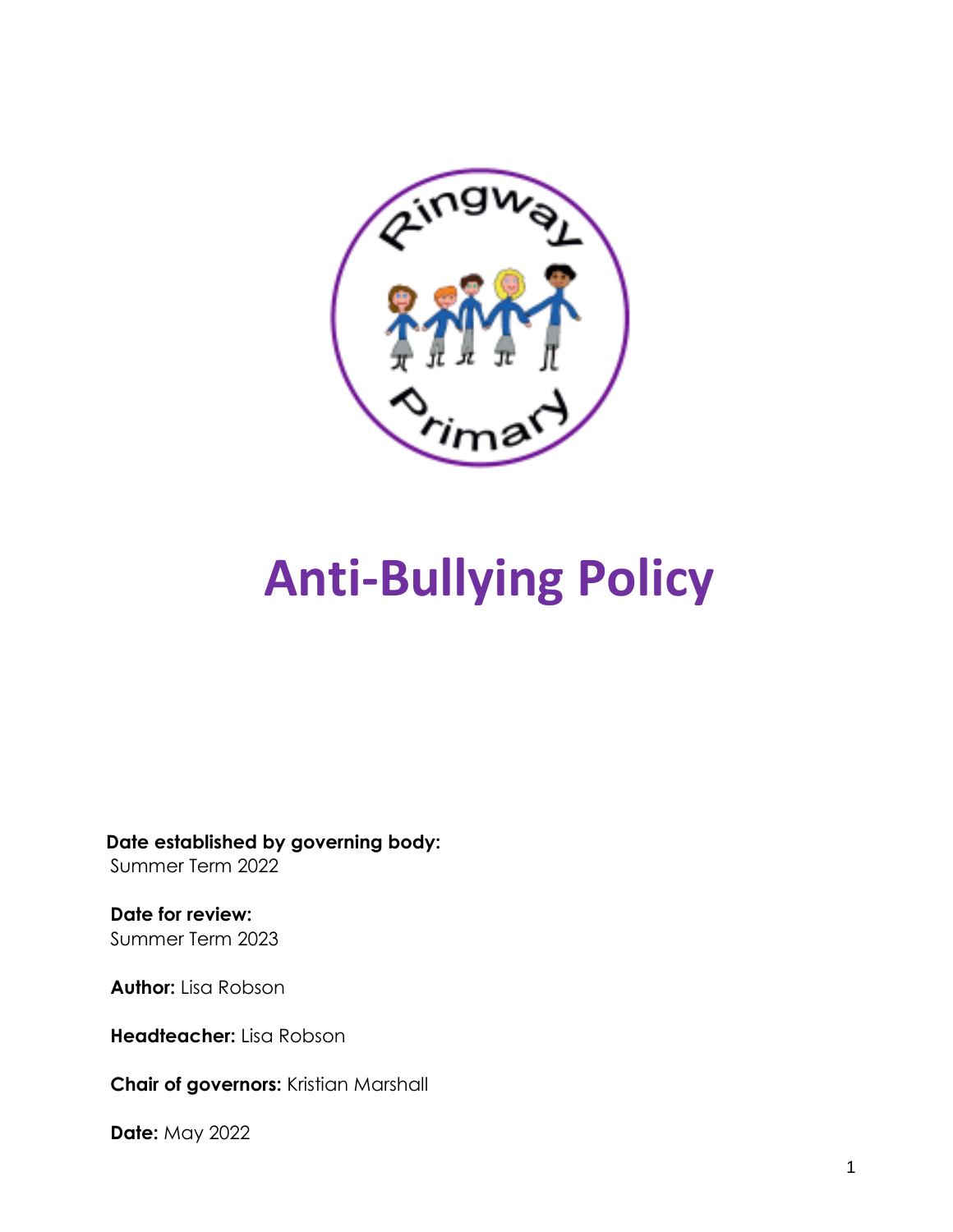### **Contents**

| <b>AIMS AND PURPOSE</b>                           | 3              |
|---------------------------------------------------|----------------|
| SAY NO TO BULLYING INITIATIVE                     | 3              |
| <b>DEFINITION OF BULLYING</b>                     | 3              |
| <b>DEROGATORY LANGUAGE</b>                        | 4              |
| PREJUDICE-BASED INCIDENTS                         | 4              |
| <b>REPORTING BULLYING</b>                         | $\overline{4}$ |
| <b>REPORTING - ROLES AND RESPONSIBILITIES</b>     | 4              |
| <b>RESPONDING TO BULLYING</b>                     | 5              |
| <b>BULLYING OUTSIDE OF SCHOOL</b>                 | 6              |
| CONTINUED CASES OF BULLYING.                      | 6              |
| SCHOOL INITIATIVES TO PREVENT AND TACKLE BULLYING | 6              |
| <b>TRAINING</b>                                   | $\overline{7}$ |
| APPENDIX 1 - SAY NO TO BULLYING                   | 8              |
| APPENDIX 2 - PROTECT BEHAVIOUR LOG                | 9              |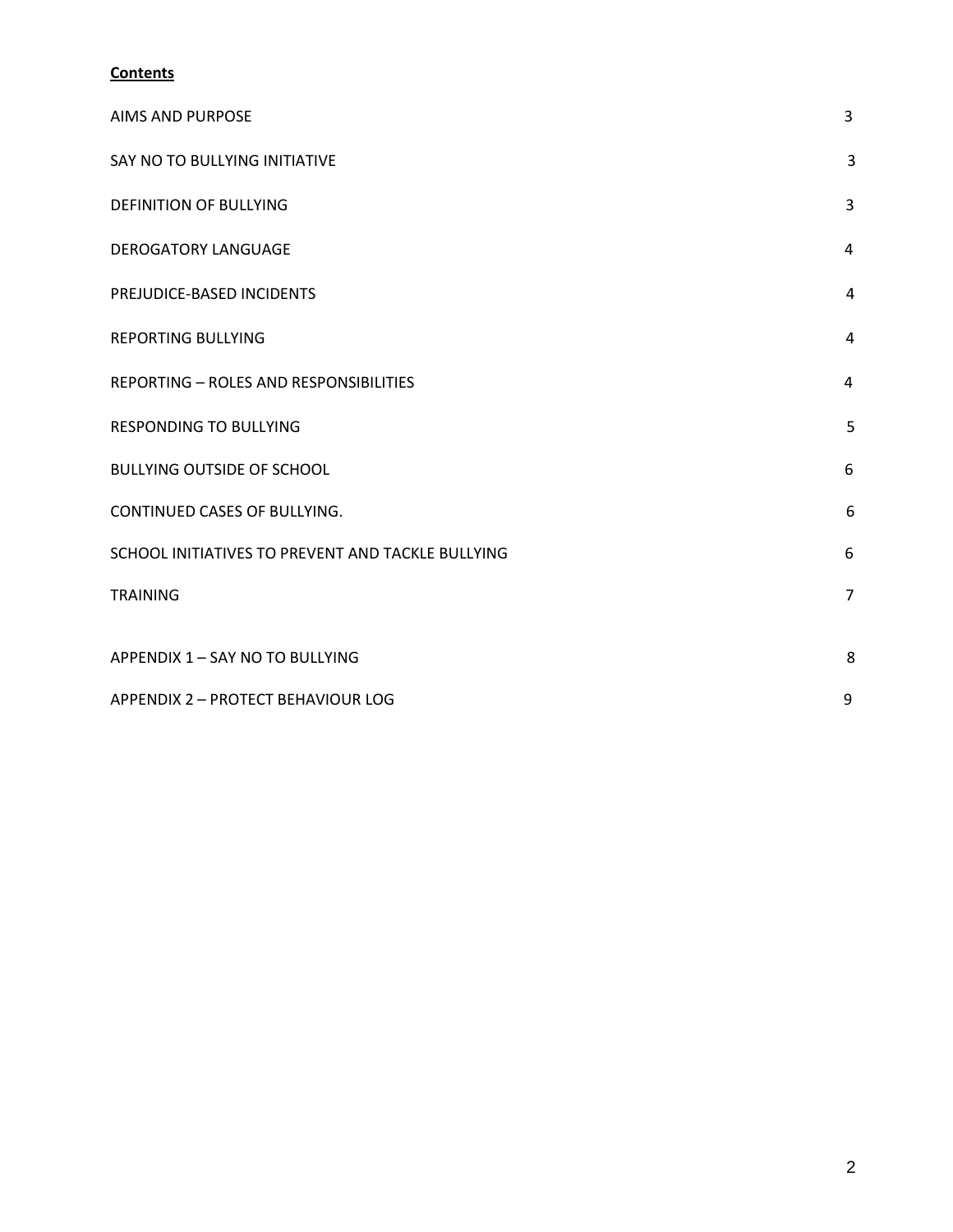#### **1. Aims and Purpose**

Our school is a place where every person has the right to be themselves, to be included and to learn in a safe and happy environment. Everyone at our school is equal and treats each another with respect and kindness.

Bullying of any kind is unacceptable and will not be tolerated at our school. At our school the safety, welfare and well-being of all pupils and staff is a key priority. We take all incidences of bullying seriously and it is our duty as a whole school community to take measures to prevent and tackle any bullying, harassment or discrimination.

We actively promote values of respect and equality and work to ensure that difference and diversity is celebrated across the whole school community. We want to enable our pupils to become responsible citizens and to prepare them for life in 21st Century Britain. These values reflect those that will be expected of our pupils by society, when they enter secondary school and beyond in the world of work or further study.

We are committed to improving our school's approach to tackling bullying and regularly monitor, review and assess the impact of our preventative measures.

#### **2. Say No To Bullying Initiative**

The purpose of this initiative is to support children and parents in identifying bullying, when it takes place. The objective is to allow children to distinguish between 'rude', 'mean' and 'bullying' behaviours. It aims to show children that while many of the actions may be the same, the intent or focus may be different. It also gives children signs to watch out for and strategies and mechanisms to deal with unwanted behaviour towards them**. (See appendix 1)** 

#### **3. Definition of bullying**

Bullying is hurtful or unkind behaviour which is deliberate and repeated. Bullying can be carried out by an individual or a group of people towards an individual or group. The **STOP** acronym can be applied to define bullying – **S**everal **T**imes **O**n **P**urpose.

The nature of bullying can be:

- Physical such as hitting or physically intimidating someone, or using inappropriate or unwanted physical contact towards someone.
- **Attacking property –** such as damaging, stealing or hiding someone's possessions.
- **Verbal –** such as name calling, spreading rumours about someone, using derogatory or offensive language or threatening someone.
- **Psychological –** such as deliberately excluding or ignoring people.
- **Cyber –** such as using text, email or other social media to write or say hurtful things about someone.

Bullying can be based on any of the following things:

- **Race** (racist bullying)
- **Religion or belief**
- **Culture or class**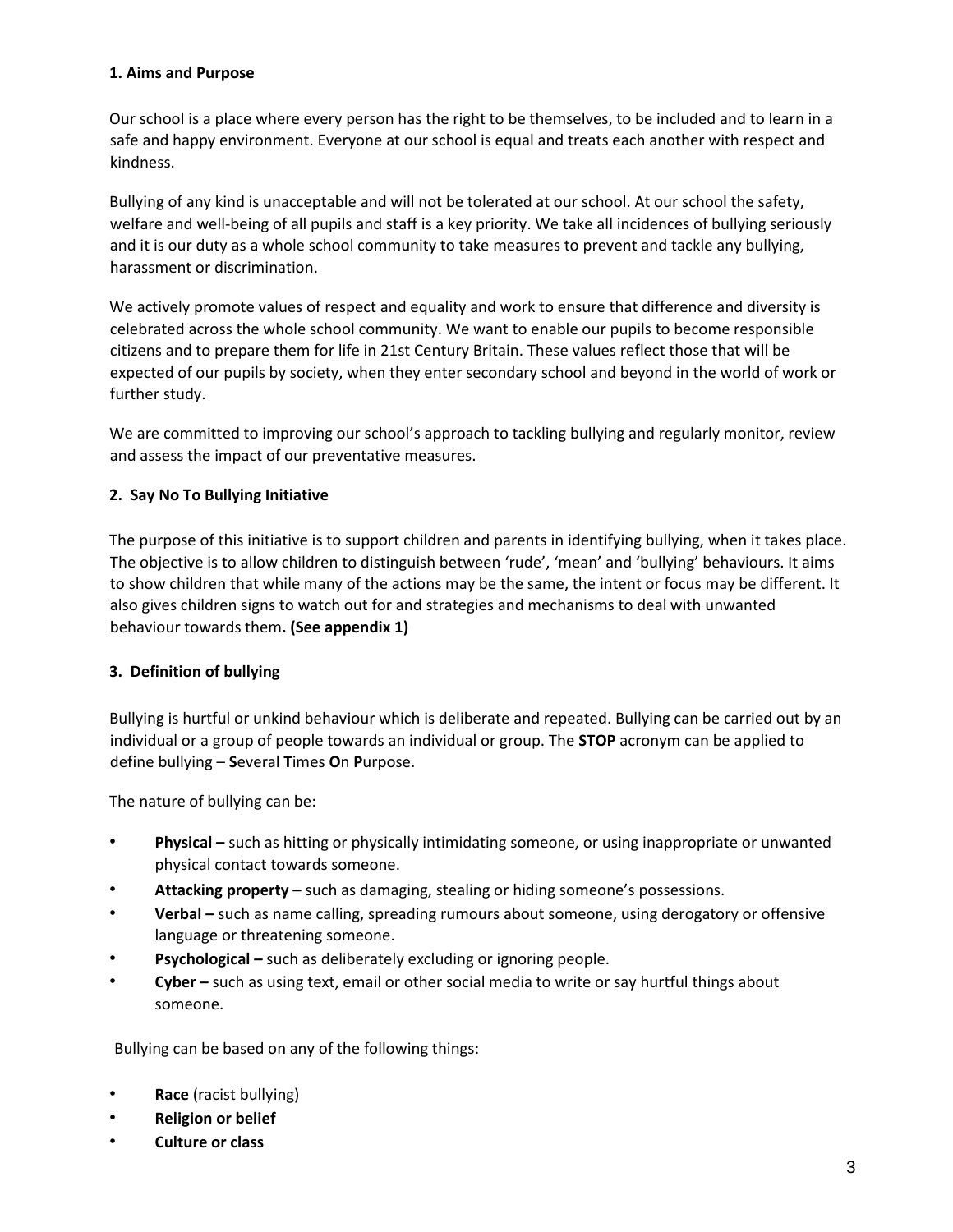- **Gender** (sexist bullying)
- **Sexual orientation** (homophobic or biphobic bullying)
- **Gender identity** (transphobic bullying)
- **Special Educational Needs (SEN) or disability**
- **Appearance or health conditions**
- **Related to home or other personal situation**
- **Related to another vulnerable group of people**

#### **4. Derogatory language**

Derogatory or offensive language is not acceptable and will not be tolerated. This type of language can take any of the forms of bullying listed in our definition of bullying. It will be challenged by staff and recorded and monitored. Racist, Homophobic, Biphobic and Transphobic language will be recorded on a 'Protect - Incident Form' and follow up actions and sanctions, if appropriate, will be taken for pupils and staff found using any such language. Staff should also record the casual use of other derogatory language using the class 'Pupil Welfare Log'.

#### **5. Prejudice-based incidents**

A prejudice-based incident is a one-off incident of unkind or hurtful behaviour that is motivated by a prejudice or negative attitudes, beliefs or views towards a protected characteristic or minority group. It can be targeted towards an individual or group of people and have a significant impact on those targeted. All prejudice-based incidents are taken seriously and recorded and monitored in school, with the head teacher regularly reporting incidents to the governing body. This not only ensures that all incidents are dealt with accordingly, but also helps to prevent bullying as it enables targeted anti-bullying interventions.

#### **No form of bullying will be tolerated and all incidents will be taken seriously.**

#### **6. Reporting bullying**

**PUPILS WHO ARE BEING BULLIED:** If a pupil is being bullied they are encouraged to not retaliate but to tell someone they trust about it such as a friend, family member or trusted adult. They are also encouraged to report any bullying incidents in school:

- Report to a member of staff their class teacher or any other adult in school
- Tell a *'prefect'* who in turn can help them tell a teacher or staff
- Tell an adult at home.
- Report anonymously *through the 'Chatter' box.*
- Call ChildLine to speak with someone in confidence on 0800 1111

#### **7. Reporting – roles and responsibilities**

**STAFF:** All school staff, both teaching and non-teaching (for example midday supervisors, caretakers, cleaners) have a duty to report bullying, to be vigilant to the signs of bullying and to play an active role in the school's measures to prevent bullying. If staff are aware of bullying, they should reassure the pupils involved and inform their class teacher.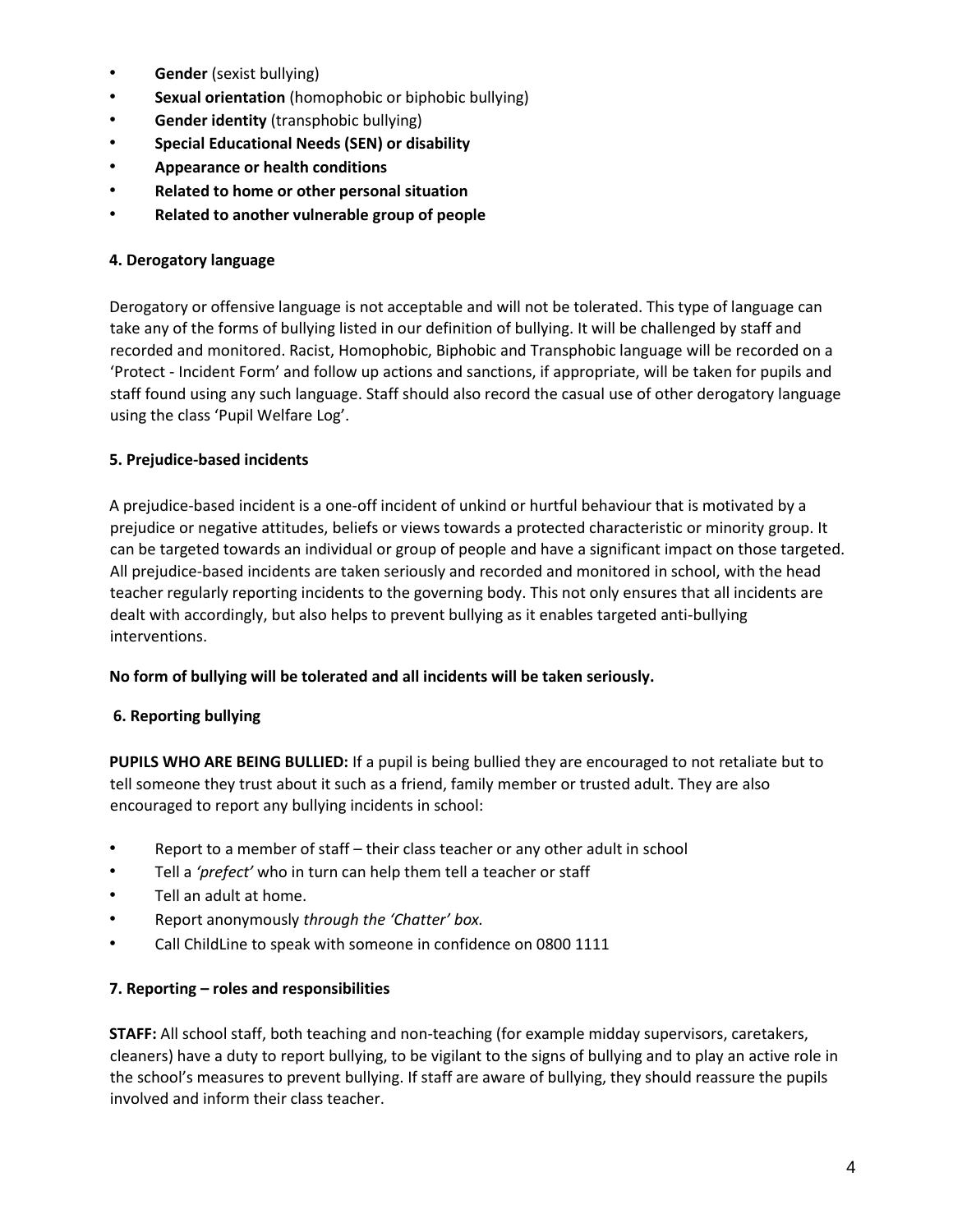**SENIOR STAFF:** The Senior Leadership Team and the head teacher have overall responsibility for ensuring that the anti-bullying policy is followed by all members of staff and that the school upholds its duty to promote the safety and well-being of all young people.

**PARENTS:** Parents should look out for potential signs of bullying such as distress, lack of concentration, feigning illness or other unusual behaviour. Parents should encourage their child not to retaliate and support and encourage them to report the bullying. Parents can report an incident of bullying to the school either in person, or by phoning or emailing the school office or a member of staff.

**PUPILS:** Pupils should not take part in any kind of bullying and should watch out for signs of bullying among their peers. They should never be bystanders to incidents of bullying, but should offer support to the victim and, if possible, help them to tell a trusted adult.

Staff and pupils should be vigilant in recognising the signs that children are being bullied which are:

- Unwillingness to attend or participate in activities.
- Unwillingness to venture into some areas of a building.
- Fear of walking to school.
- Underachievement.
- Books or clothes destroyed.
- Possessions going missing.
- Signs of distress such as crying easily, lack of appetite.
- Becoming withdrawn or disruptive and/or aggressive.
- Stammering.
- A variety of physical symptoms including cuts, bruising, aches, pain, faints, headaches, stomach upsets, bedwetting, disrupted sleep patterns.
- A marked change in well-established patterns of behaviour.

It should be noted that these may not necessarily be signs of bullying but another issue.

#### **8. Responding to bullying**

#### **When bullying has been reported, the following actions will be taken:**

- Staff will record the bullying on a 'PROTECT Behaviour Form' (Appendix 2) which will be reviewed by the head teacher.
- The parents of both the victim and the 'bully' will be informed of the incident. Staff will also be informed of any children recorded in the 'PROTECT - Incident Form' to help vigilance and to support the child's behaviour. Where appropriate, the school's Pastoral Mentor will work with the children involved.
- Staff will offer support to the target of the bullying in discussion with the pupil's class teacher. Individual meetings will then be held with any target of bullying to devise a plan of action that ensures they are made to feel safe and reassured that the bullying is not their fault.
- Staff will pro-actively respond to the bully who may require support. They will discuss with the target's class teacher to devise a plan of action. Remember to make the child understand that we disapprove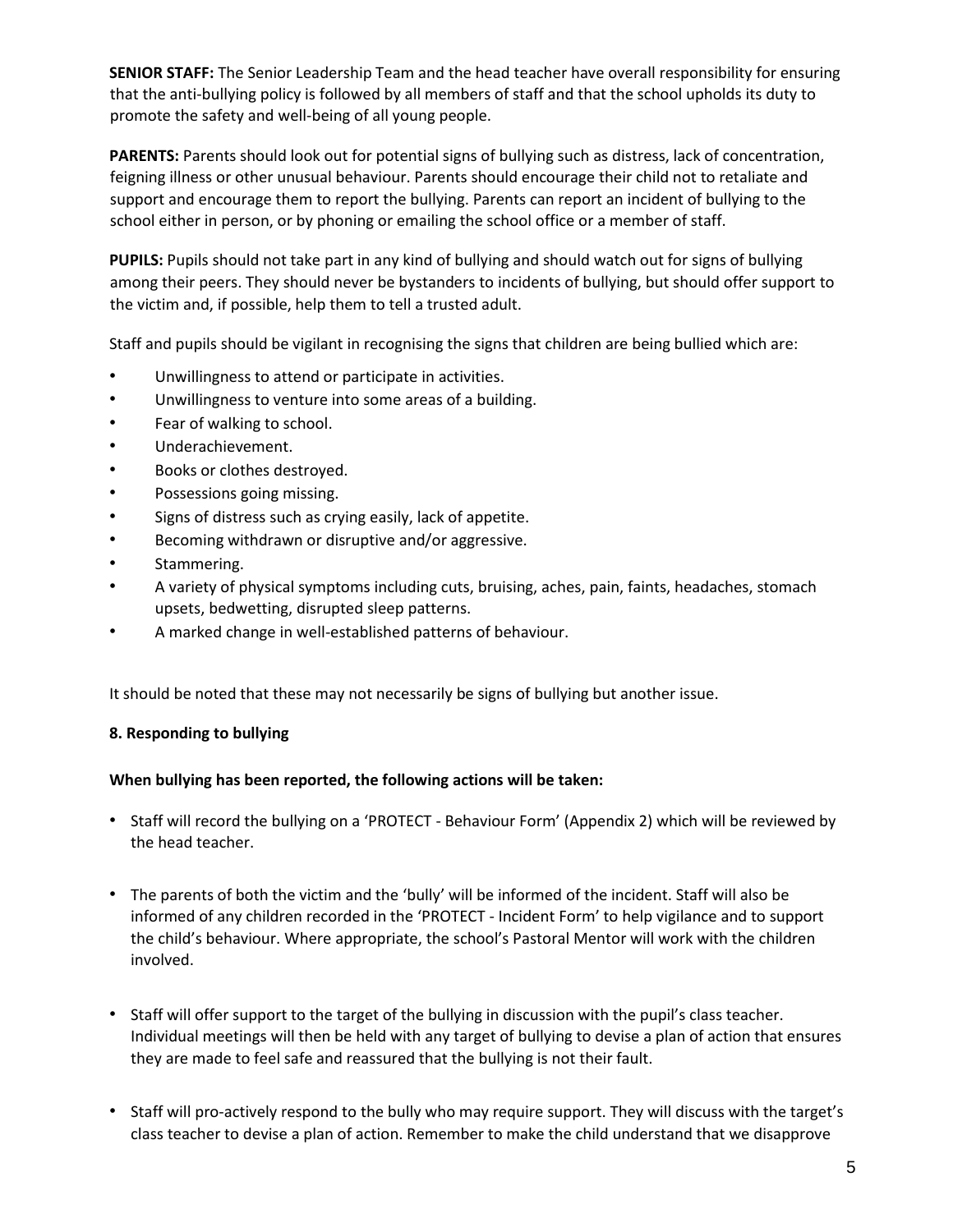of the bullying behaviour, not the child him/herself. A child is only considered to be a bully while the bullying behaviour persists. It will be made clear to the child that once this behaviour is modified then they will no longer be considered a bully.

• Every incident will be individually dealt with and sanctions appropriate to its seriousness (e.g. loss of play-time) will be made. In the most serious cases, support will be drawn from behaviour specialists.

#### **9. Bullying outside of school**

Bullying is unacceptable and will not be tolerated, whether it takes place inside or outside of school. Bullying can take place on the way to and from school, before or after school hours, at the weekends or during the holidays, or in the wider community. The nature of cyber-bullying in particular means that it can impact on pupils' well-being beyond the school day. Staff, parents and carers, and pupils must be vigilant to bullying outside of school and report and respond according to their responsibilities as outlined in this policy.

#### **10. Continued cases of bullying.**

In serious cases where children continue to display an on-going lack of response to sanctions, that is, no change in behaviour of the perpetrator and an unwillingness to alter their behaviour choices, fixed or permanent exclusion will be considered.

If any child is the subject to a third 'Protect incident log' in a year (rolling year from first incident) then the case will be reviewed by the senior leadership team and Governors and a fixed term exclusion will be considered. Parents will be invited to discuss the continued bullying and any actions to be taken.

Following a fixed term exclusion for bullying, a child will be required to have no further incidents of bullying upon their return. Any further incidents may result in additional fixed term exclusions.

If after 3 fixed term exclusions the situation does not improve, an internal review panel, consisting of members of the SLT and a governor representative, will meet to consider permanently excluding the perpetrator to ensure the safety and mental health of the other children in school.

Parents will then be invited to discuss the outcome of this meeting and next steps.

#### **11. School initiatives to prevent and tackle bullying**

#### **We use a range of measures to prevent and tackle bullying including:**

- A child-friendly anti-bullying policy, *'Say NO to Bullying,* ensures all pupils understand and uphold the anti-bullying policy.
- Our PSHE programme of study, 'Jigsaw', includes opportunities for pupils to understand about different types of bullying and what they can do to respond and prevent bullying.
- Half-termly 'E-safety' computing lessons.
- School assemblies help raise pupils' awareness of bullying and derogatory language.
- Difference and diversity are celebrated across the school through diverse displays, books and images. The whole school participates in events related to celebrating diversity and recognising what makes us the same*.*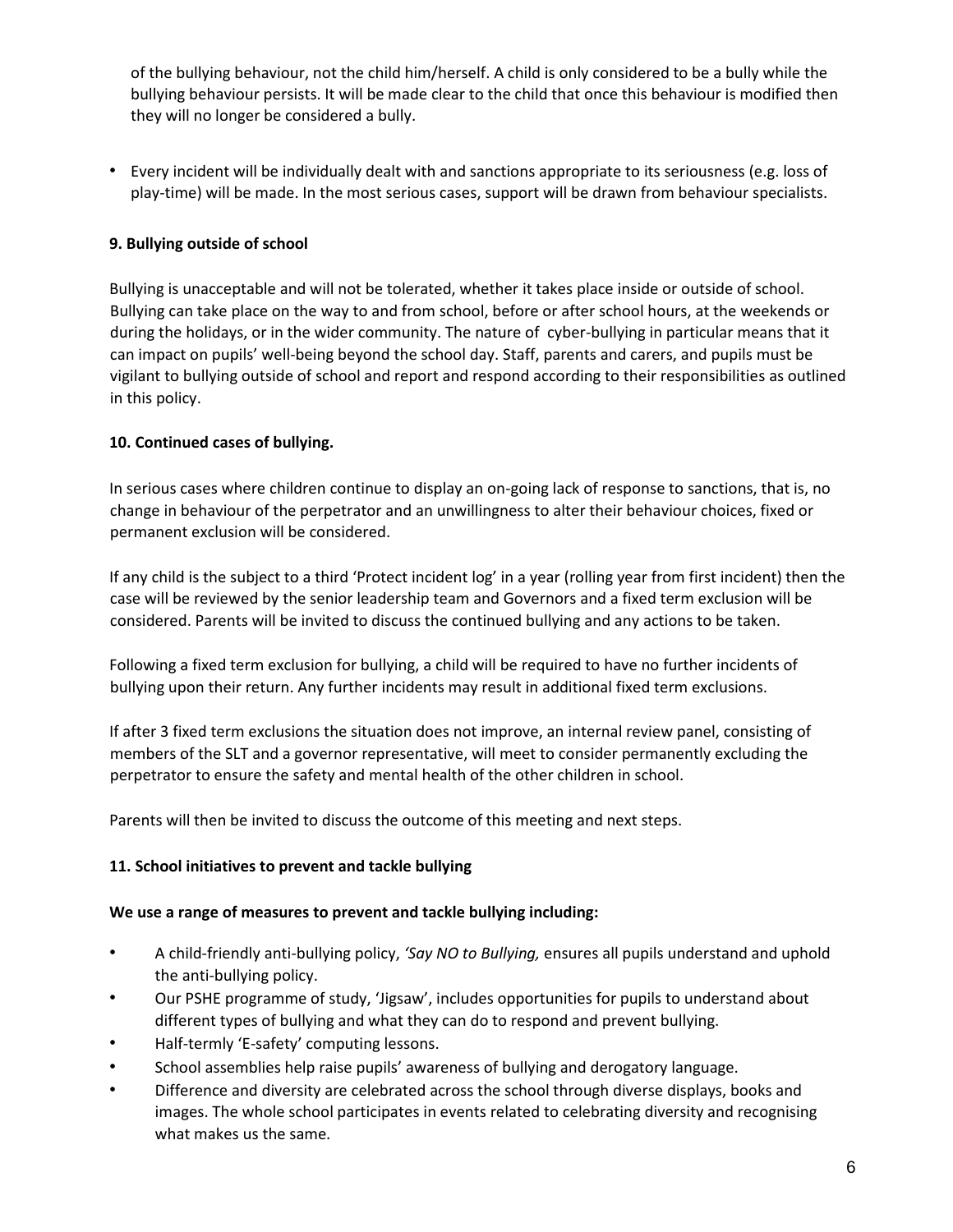- The school values of equality and respect are embedded across the curriculum to ensure that it is as inclusive as possible.
- Stereotypes are challenged by staff and pupils across the school.
- Pupils are continually involved in developing school-wide anti-bullying initiatives through consultation with groups, *for example through the school council.*
- Working with parents and carers and in partnership with community organisations to tackle bullying, where appropriate

#### **12. Training**

The head teacher is responsible for ensuring that all school staff, both teaching and non- teaching (including midday supervisors, caretakers and cleaners) receive regular training on all aspects of the antibullying policy.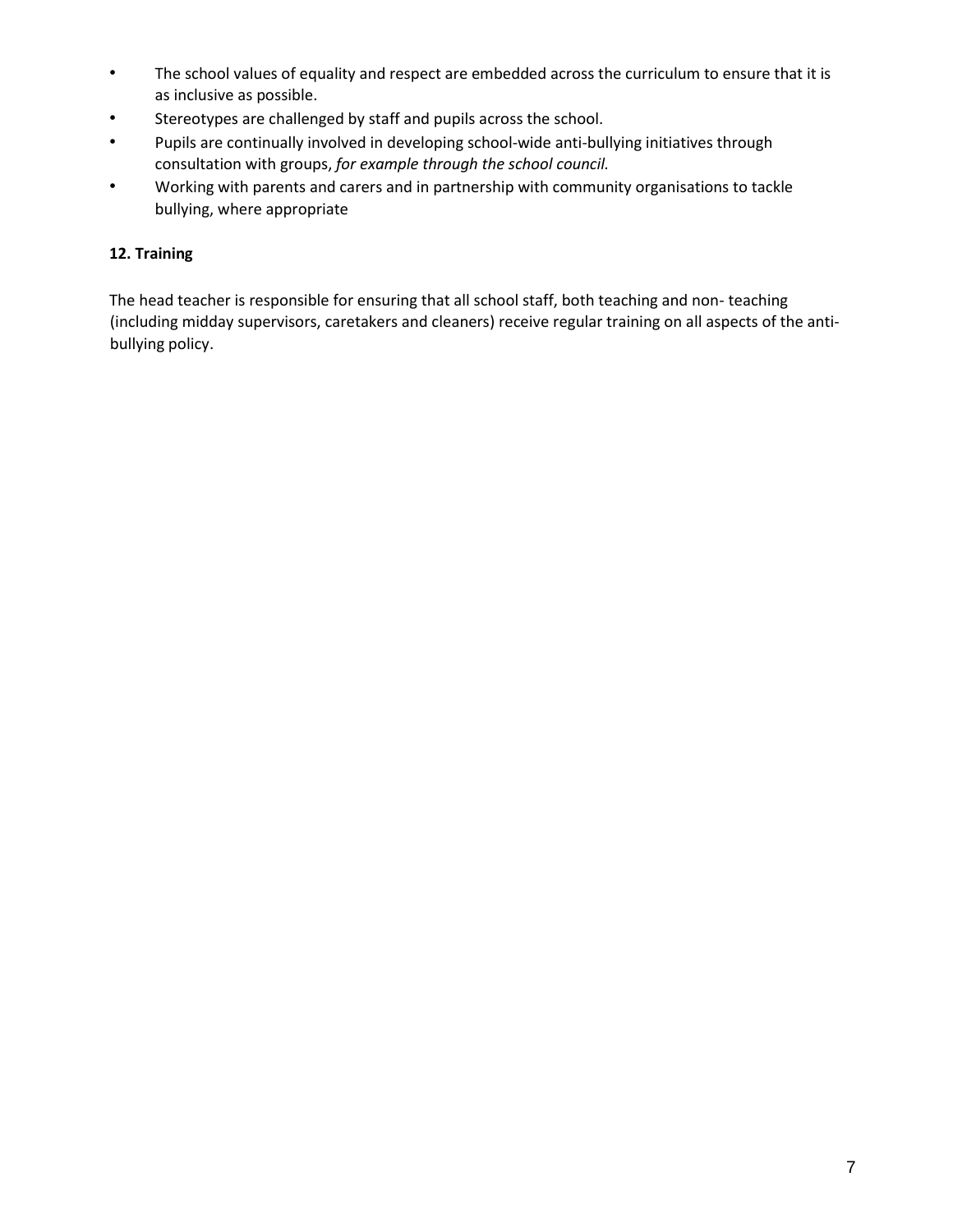## **Appendix 1 – Say NO to bullying**

# **Say NO to bullying!**